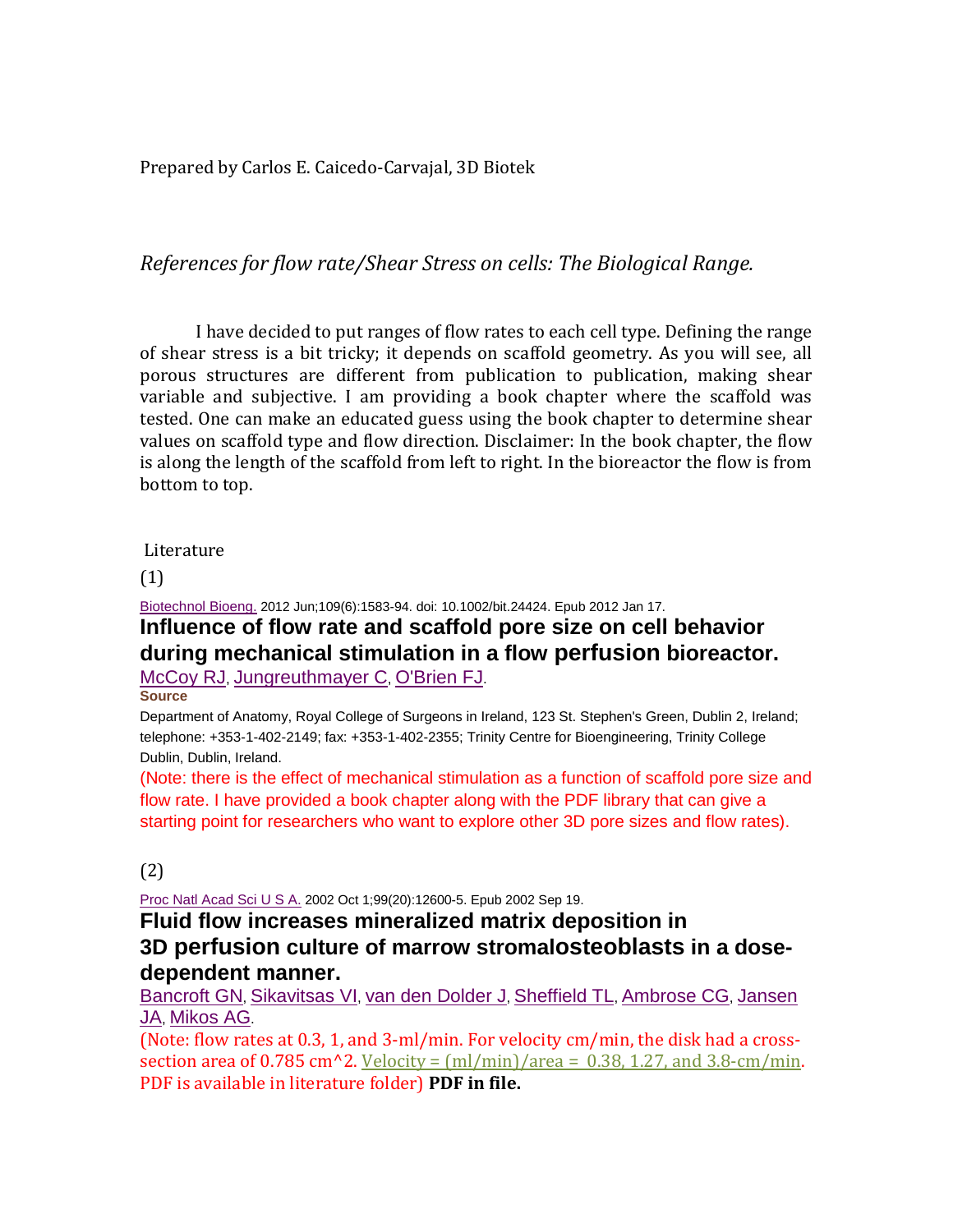Proc Natl [Acad](http://www.ncbi.nlm.nih.gov/pubmed/16477044) Sci U S A. 2006 Feb 21;103(8):2488-93. Epub 2006 Feb 13.

## **In vitro generated extracellular matrix and fluid shear stress synergistically enhance 3D osteoblastic differentiation.**

[Datta](http://www.ncbi.nlm.nih.gov/pubmed?term=Datta%20N%5BAuthor%5D&cauthor=true&cauthor_uid=16477044) N, [Pham](http://www.ncbi.nlm.nih.gov/pubmed?term=Pham%20QP%5BAuthor%5D&cauthor=true&cauthor_uid=16477044) QP, [Sharma](http://www.ncbi.nlm.nih.gov/pubmed?term=Sharma%20U%5BAuthor%5D&cauthor=true&cauthor_uid=16477044) U, [Sikavitsas](http://www.ncbi.nlm.nih.gov/pubmed?term=Sikavitsas%20VI%5BAuthor%5D&cauthor=true&cauthor_uid=16477044) VI, [Jansen](http://www.ncbi.nlm.nih.gov/pubmed?term=Jansen%20JA%5BAuthor%5D&cauthor=true&cauthor_uid=16477044) JA, [Mikos](http://www.ncbi.nlm.nih.gov/pubmed?term=Mikos%20AG%5BAuthor%5D&cauthor=true&cauthor_uid=16477044) AG. **Source**

Department of Bioengineering, Rice University, MS-142, P.O. Box 1892, Houston, TX 77251-1892, USA. (Note: disk were 0.8-cm diameter for an area of 0.50 cm^2. The flow rate is 1 ml/min. The velocity is: 2-cm/min.(PDF is available in literature folder). **PDF in file.**

(4)

[Tissue](http://www.ncbi.nlm.nih.gov/pubmed/14670108) Eng. 2003 Dec;9(6):1205-14.

### **Application of perfusion culture system improves in vitro and in vivo osteogenesis of bone marrow-derived osteoblastic cells in porous ceramic materials.**

[Wang](http://www.ncbi.nlm.nih.gov/pubmed?term=Wang%20Y%5BAuthor%5D&cauthor=true&cauthor_uid=14670108) Y, [Uemura](http://www.ncbi.nlm.nih.gov/pubmed?term=Uemura%20T%5BAuthor%5D&cauthor=true&cauthor_uid=14670108) T, [Dong](http://www.ncbi.nlm.nih.gov/pubmed?term=Dong%20J%5BAuthor%5D&cauthor=true&cauthor_uid=14670108) J, [Kojima](http://www.ncbi.nlm.nih.gov/pubmed?term=Kojima%20H%5BAuthor%5D&cauthor=true&cauthor_uid=14670108) H, [Tanaka](http://www.ncbi.nlm.nih.gov/pubmed?term=Tanaka%20J%5BAuthor%5D&cauthor=true&cauthor_uid=14670108) J, [Tateishi](http://www.ncbi.nlm.nih.gov/pubmed?term=Tateishi%20T%5BAuthor%5D&cauthor=true&cauthor_uid=14670108) T. **Source**

Age Dimension Research Center, National Institute of Advanced Industrial Science and Technology (AIST), Tsukuba, Ibaraki, Japan.

(Note: pre-culture of cells in bioreactor, following in vivo implantation is better than direct in vivo implantation. Related to Biomimetic coated scaffold. Flow rate: 2 ml/hour or 0.033 ml/min).

### (5)

[Biotechnol](http://www.ncbi.nlm.nih.gov/pubmed/16948169) Bioeng. 2007 Feb 15;96(3):584-95.

### **Effects of shear stress on 3-D human mesenchymal stem cell construct development in a perfusion bioreactor system: Experiments and hydrodynamic modeling.**

[Zhao](http://www.ncbi.nlm.nih.gov/pubmed?term=Zhao%20F%5BAuthor%5D&cauthor=true&cauthor_uid=16948169) F, [Chella](http://www.ncbi.nlm.nih.gov/pubmed?term=Chella%20R%5BAuthor%5D&cauthor=true&cauthor_uid=16948169) R, [Ma](http://www.ncbi.nlm.nih.gov/pubmed?term=Ma%20T%5BAuthor%5D&cauthor=true&cauthor_uid=16948169) T.

**Source**

Department of Chemical and Biomedical Engineering, FAMU-FSU College of Engineering, Florida State University, Tallahassee, FL 32310, USA.

(Note: 0.1-1.5 ml/min lower limit enhanced proliferation only 1.4 times and upper limit enhanced osteogenesis and proliferation).

(3)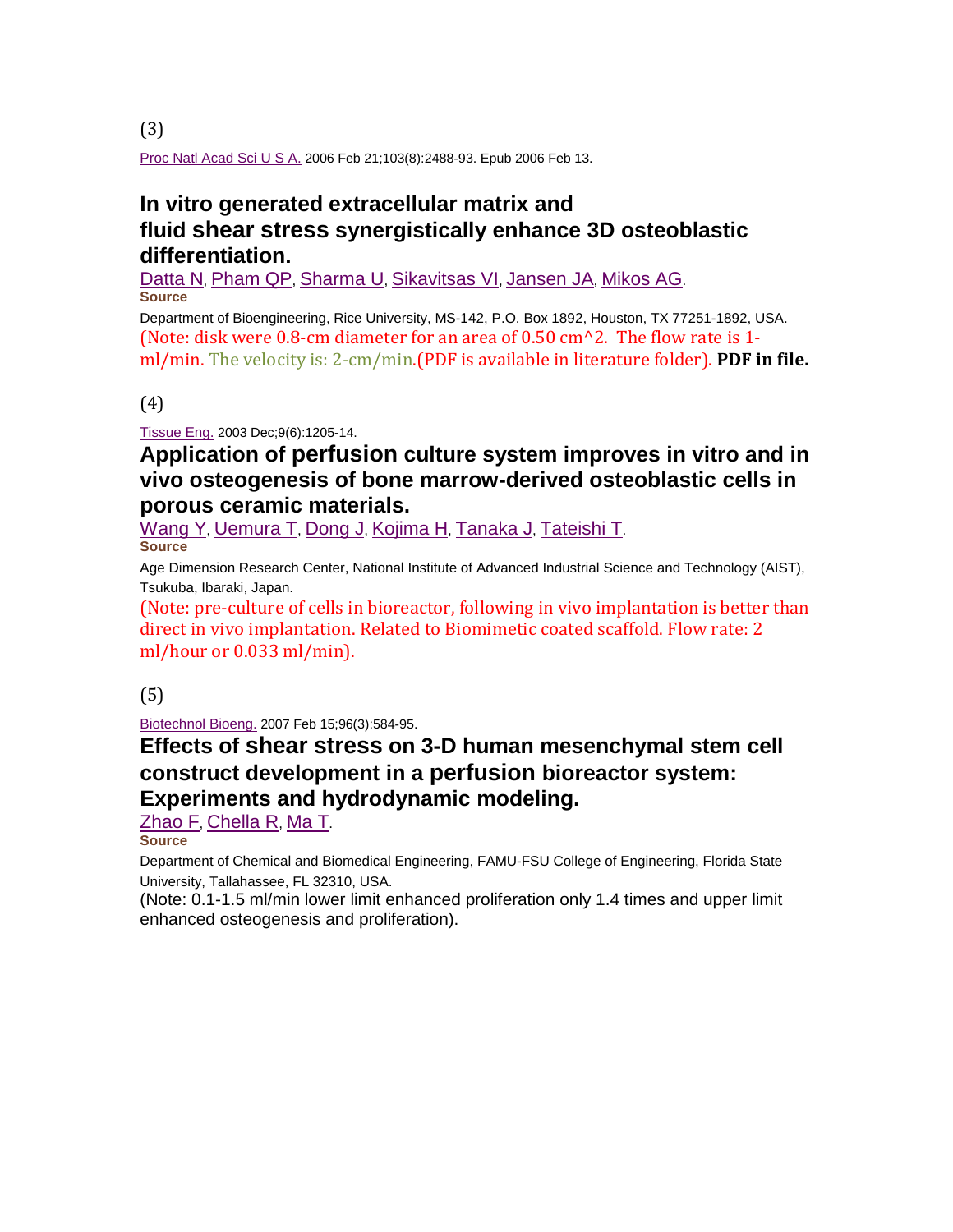# Integration of Experimental and Computational Microfluidics in 3D Tissue Engineering

Manuela T. Raimondi,1,2 Devin T. Bridgen,3 Matteo Laganà,1,2 Beatrice Tonnarelli,3 Margherita Cioffi,1,2 Federica Boschetti,1,2 and David Wendt<sub>3</sub>

1LaBS, Department of Structural Engineering, Politecnico di Milano, Milano, Italy, 2IRCCS Galeazzi Orthopaedic Institute, Milano, Italy, 3Departments of Surgery and of Biomedicine, University Hospital Basel, Basel, Switzerland, corresponding author: Manuela Teresa Raimondi, address: Laboratory of Biological Structure Mechanics (LaBS), Department of Structural Engineering, Politecnico di Milano, 32, piazza Leonardo da Vinci, 30133 Milano, Italy, phone: +39.02.2399.4306, e-mail[: manuela.raimondi@polimi.it](mailto:manuela.raimondi@polimi.it) **PDF in file.**

(7)

## Strategies for Enhancing the Accumulation and Retention of Extracellular Matrix in Tissue-Engineered Cartilage Cultured in Bioreactors

Kifah Shahin1, Pauline M. Doran2\*

1 School of Biotechnology and Biomolecular Sciences, University of New South Wales, Sydney, New South Wales, Australia, 2 Department of Chemical Engineering, School

of Biological Sciences, Monash University, Melbourne, Victoria, Australia **PDF in file.**

### **(8)**

### Effects of Initial Seeding Density and Fluid Perfusion Rate on Formation of Tissue-Engineered Bone

WARREN L. GRAYSON, Ph.D.1, SARINDR BHUMIRATANA, M.S.1, CHRISTOPHER CANNIZZARO, Ph.D.2, P.-H. GRACE CHAO, Ph.D.1, DONALD P. LENNON, Ph.D.3, ARNOLD I. CAPLAN, Ph.D.3, and GORDANA VUNJAK-NOVAKOVIC, Ph.D.1

1 Department of Biomedical Engineering, Columbia University, New York, New York 2 Department of Biomedical Engineering, Tufts University, Medford, Massachusetts 3 Skeletal Research Center, Department of Biology, Case Western Reserve University, Cleveland, Ohio **PDF in file.**

(6)